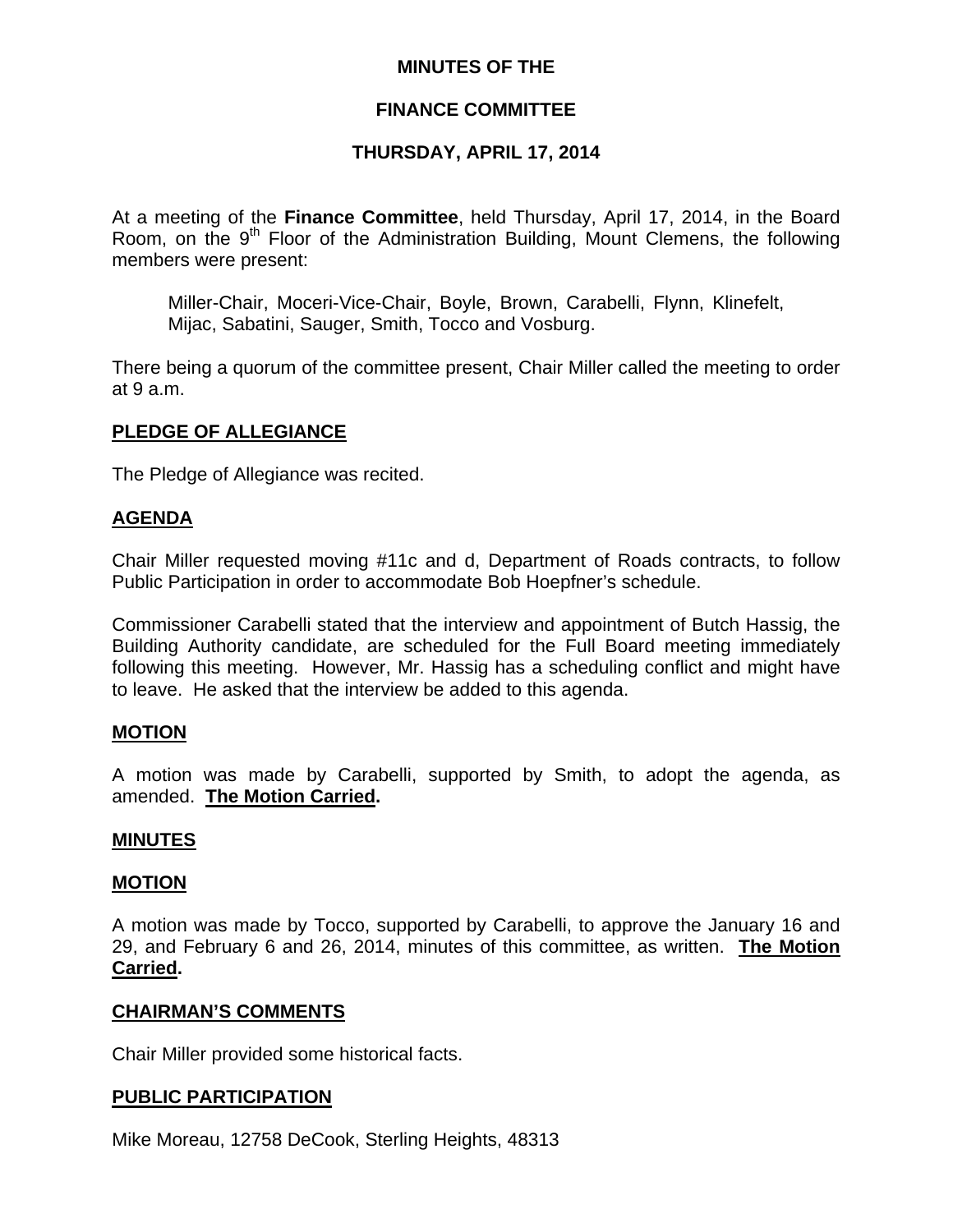# **RECOMMENDATIONS FROM 4-15-14 INFRASTRUCTURE COMMITTEE MEETING**

# **Contract with MDOT for Paving of 25 Mile from Van Dyke to Hayes Road/ Department of Roads**

# **COMMITTEE RECOMMENDATION – MOTION**

A motion was made by Brown, supported by Sabatini, to recommend that the Board of Commissioners approve the contract between the Macomb County Department of Roads and Michigan Department of Transportation for the paving of 25 Mile Road from Van Dyke to Hayes Road; further, a copy of this Board of Commissioners' action is directed to be delivered forthwith to the Office of the County Executive. **THE MOTION CARRIED.** 

## **Contract with MDOT for Reconstruction of 25 Mile from Mound to Van Dyke/Department of Roads**

## **COMMITTEE RECOMMENDATION – MOTION**

A motion was made by Carabelli, supported by Brown, to recommend that the Board of Commissioners approve the contract between the Macomb County Department of Roads and Michigan Department of Transportation for the reconstruction of 25 Mile Road from Mound to Van Dyke; further, a copy of this Board of Commissioners' action is directed to be delivered forthwith to the Office of the County Executive. **THE MOTION CARRIED.** 

## **INTERVIEW OF CANDIDATE FOR BOARDS & COMMISSIONS APPOINTMENT**

## **Building Authority**

Butch Hassig spoke about his interest in serving on the Building Authority.

The following commissioners spoke: Flynn and Smith.

Chair Miller thanked Mr. Hassig and noted that confirmation of the appointment will be made at the Full Board meeting to follow.

## **UPDATE ON DETROIT WATER AND SEWERAGE DEPARTMENT (DWSD)**

Mark Steenbergh, Operations Manager for the Wastewater Services Division, and Jason Mateo, P.E., Chief Engineer, were present on behalf of Public Works Commissioner Anthony Marrocco and Chief Deputy Bill Misterovich.

Mr. Steenbergh provided input regarding possible options and alternatives that will be explored for the delivery of water supply and waste water services to Macomb County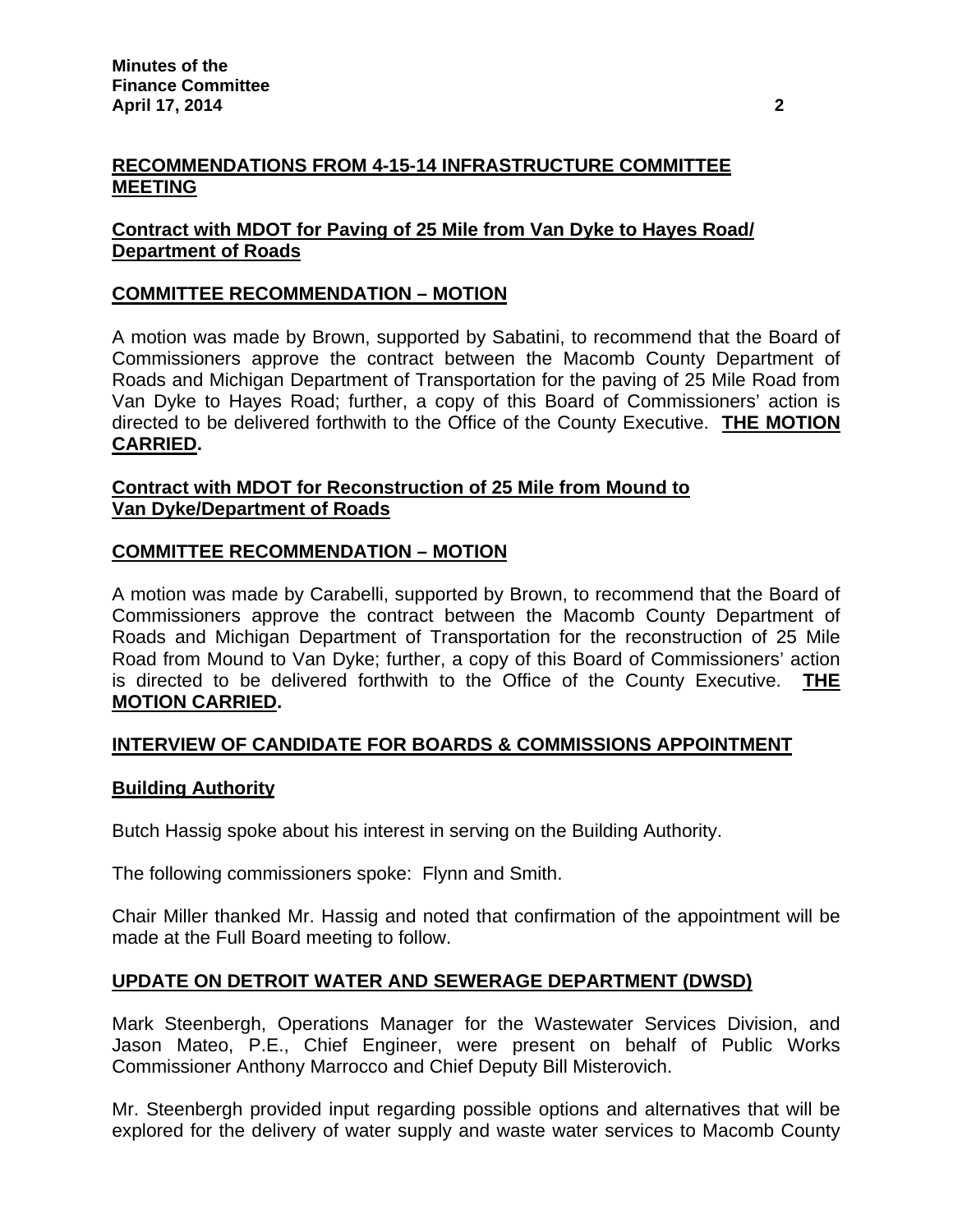rate payers. He also provided some background and history concerning these important utilities.

Mr. Matteo provided a brief summary on the existing systems, and outlined a pair of studies that have been launched by their office regarding these matters. Mr. Steenbergh emphasized that these studies will not provide answers to the questions of whether it is feasible for Macomb County to operate its own systems, but will give government officials a look at the practicality of going it alone.

The following commissioners spoke: Brown, Klinefelt, Smith, Carabelli, Sauger, Miller and Boyle.

# **MOTION**

A motion was made by Tocco, supported by Sauger, to receive and file the update provided on the Detroit Waterand Sewerage Department. **The Motion Carried.** 

## **UPDATE ON COUNTY BUILDING INSURANCE CLAIM**

Macomb County Emergency Management Department Director, Vicki Wolber, and Ethan Gross, of Globe Midwest, were present. Each provided input updating commissioners on the events that have occurred post-fire. The process of employee relocation and implementation of the Data Center received particular focus. Mr. Gross indicated that content submission for reimbursement is nearly complete; the remaining area to be addressed is resolution of the building claim. He said a final decision on the figure is anticipated within 30 days.

The following commissioners spoke: Brown, Flynn and Miller.

#### **MOTION**

A motion was made by Carabelli, supported by Sauger, to receive and file the update provided on the County Building insurance claim. **The Motion Carried.** 

### **RECOMMENDATION FROM 4-7-14 GOVERNMENT OPERATIONS COMMITTEE MEETING**

### **Monumentation Agreement with Great Lakes Geomatics, LLC/ Clerk/ROD**

## **COMMITTEE RECOMMENDATION – MOTION**

A motion was made by Carabelli, supported by Tocco, to recommend that the Board of Commissioners approve the Macomb County Monumentation Agreement with Great Lakes Geomatics, LLC, in the amount of \$46,002 for grant year 2014; further, a copy of this Board of Commissioners' action is directed to be delivered forthwith to the Office of the County Executive. **THE MOTION CARRIED.**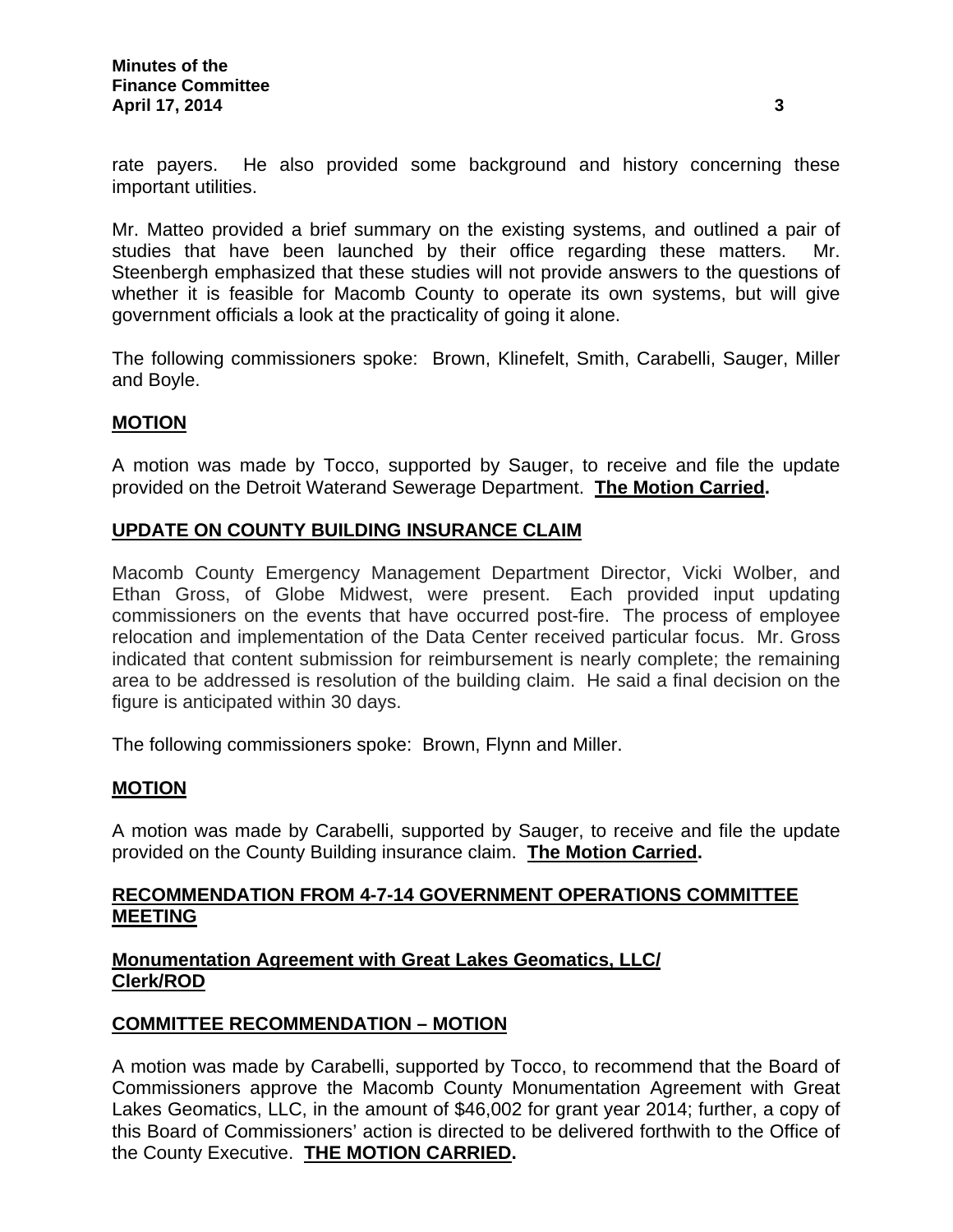# **RECOMMENDATION FROM 4-15-14 JUSTICE AND PUBLIC SAFETY COMMITTEE MEETING**

## **Budget Amendment/JAG Award/Community Corrections**

## **COMMITTEE RECOMMENDATION – MOTION**

A motion was made by Carabelli, supported by Sabatini, to recommend that the Board of Commissioners approve an increase in the 2014 budgeted revenues and expenditures of the Macomb County Community Corrections Department as a result of being awarded a Federal Justice Assistance Grant in the amount of \$89,416; further, this budget action addresses budgetary issues only. It does not constitute the Commission's approval of any County contract. If a contract requires Commission approval under the County's Contracting Policy or the County's Procurement Ordinance, such approval must be sought separately; further, a copy of this Board of Commissioners' action is directed to be delivered forthwith to the Office of the County Executive. **THE MOTION CARRIED.** 

## **RECOMMENDATIONS FROM 4-15-14 INFRASTRUCTURE COMMITTEE MEETING**

## **Purchase of Software Licenses from Microsoft through Dell Computers/IT**

## **COMMITTEE RECOMMENDATION – MOTION**

A motion was made by Carabelli, supported by Flynn, to recommend that the Board of Commissioners approve the purchase of software licenses from Microsoft through Dell Computers; further, a copy of this Board of Commissioners' action is directed to be delivered forthwith to the Office of the County Executive.

The following commissioners asked questions of IT Director Sandy Jurek: Flynn, Sabatini and Tocco.

Chair Miller called for a vote on the motion and **THE MOTION CARRIED.** 

## **Purchase of Software Licensing and Compliance Agreement from Oracle/IT**

## **COMMITTEE RECOMMENDATION – MOTION**

A motion was made by Sabatini, supported by Vosburg, to recommend that the Board of Commissioners approve the purchase of software licensing and compliance agreement from Oracle; further, a copy of this Board of Commissioners' action is directed to be delivered forthwith to the Office of the County Executive. **THE MOTION CARRIED.**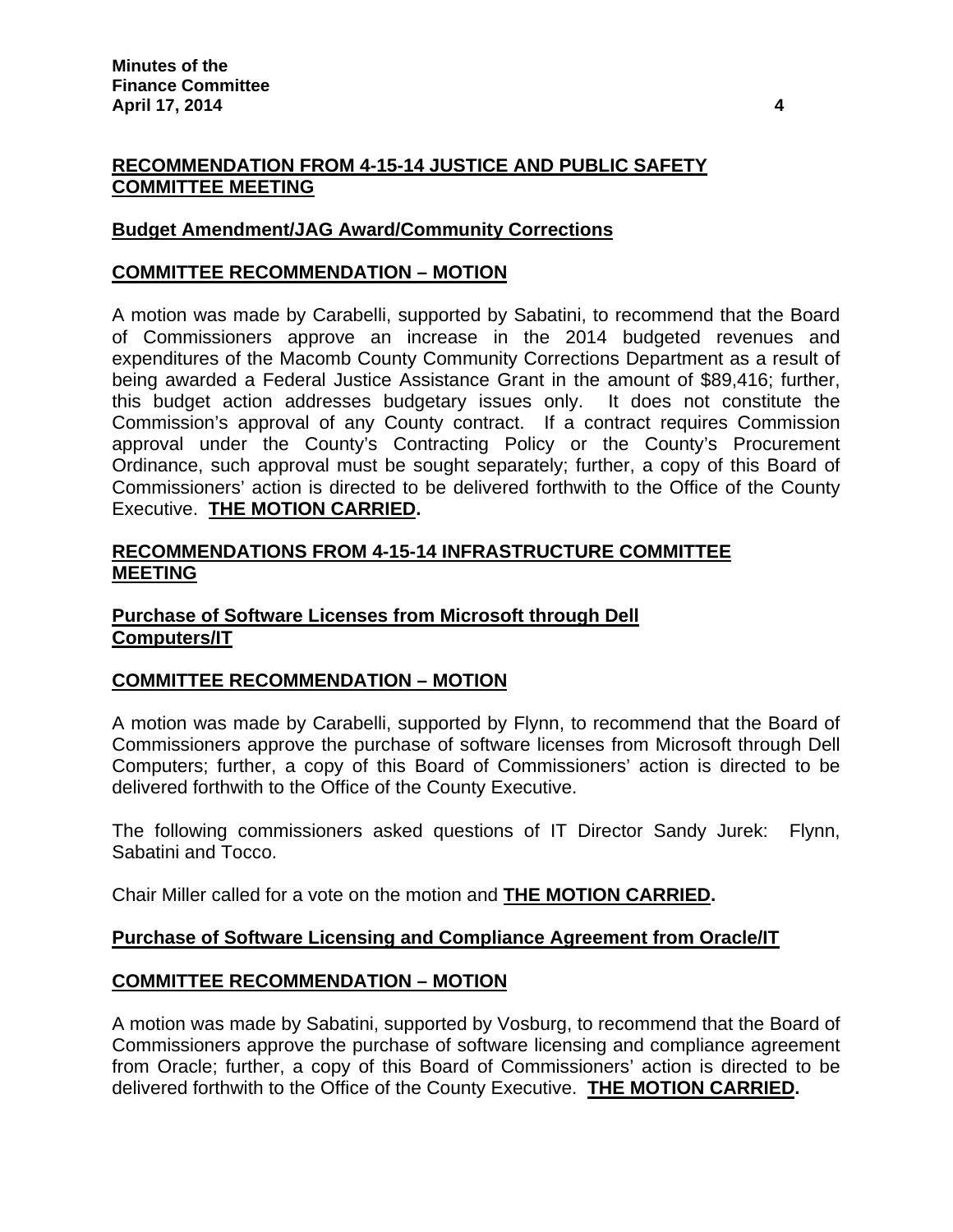# **QUARTERLY REVENUE AND EXPENDITURE REPORTS FOR 12-31-13**

Finance Director Pete Provenzano summarized the reports.

The following commissioners spoke: Vosburg, Miller, Sabatini and Klinefelt.

### **MOTION**

A motion was made by Vosburg, supported by Tocco, to receive and file the Quarterly Revenue and Expenditure Reports for December 31, 2013. **The Motion Carried.** 

## **APPROVE SMART BALLOT LANGUAGE FOR MACOMB COUNTY PUBLIC TRANSPORTATION MILLAGE**

Revised ballot language was attached to the agenda, which reads as follows: For the purpose of providing funds in support of public transportation serving the elderly, disabled, and general public, shall the limitation on the amount of taxes imposed on taxable property located within Macomb County, be renewed and increased from .59 mills to 1.0 mills for a period of four (4) years, being years 2014 through 2017? It is estimated that if approved this millage would raise approximately \$24,093,287 in the first year.

## **COMMITTEE RECOMMENDATION – MOTION**

A motion was made by Sauger, supported by Tocco, to recommend that the Board of Commissioners approve the ballot language for SMART Macomb County Public Transportation Millage (version 2 - revised on 4-11-14 by SMART).

#### **AMENDMENT**

A motion was made by Vosburg, supported by Brown, to include that it be placed on the November ballot.

The following commissioners spoke: Vosburg, Klinefelt, Mjiac, Smith, Carabelli, Tocco, Brown, Sauger, Moceri and Boyle.

A roll call vote was taken on the amendment as follows:

Voting Yes were Brown, Carabelli, Mijac, Sabatini and Vosburg. There were 5 "Yes" votes.

Voting No were Flynn, Klinefelt, Miller, Moceri, Sauger, Smith and Tocco. There were 7 "No" votes.

Commissioner Boyle abstained.

#### **The Motion was Defeated.**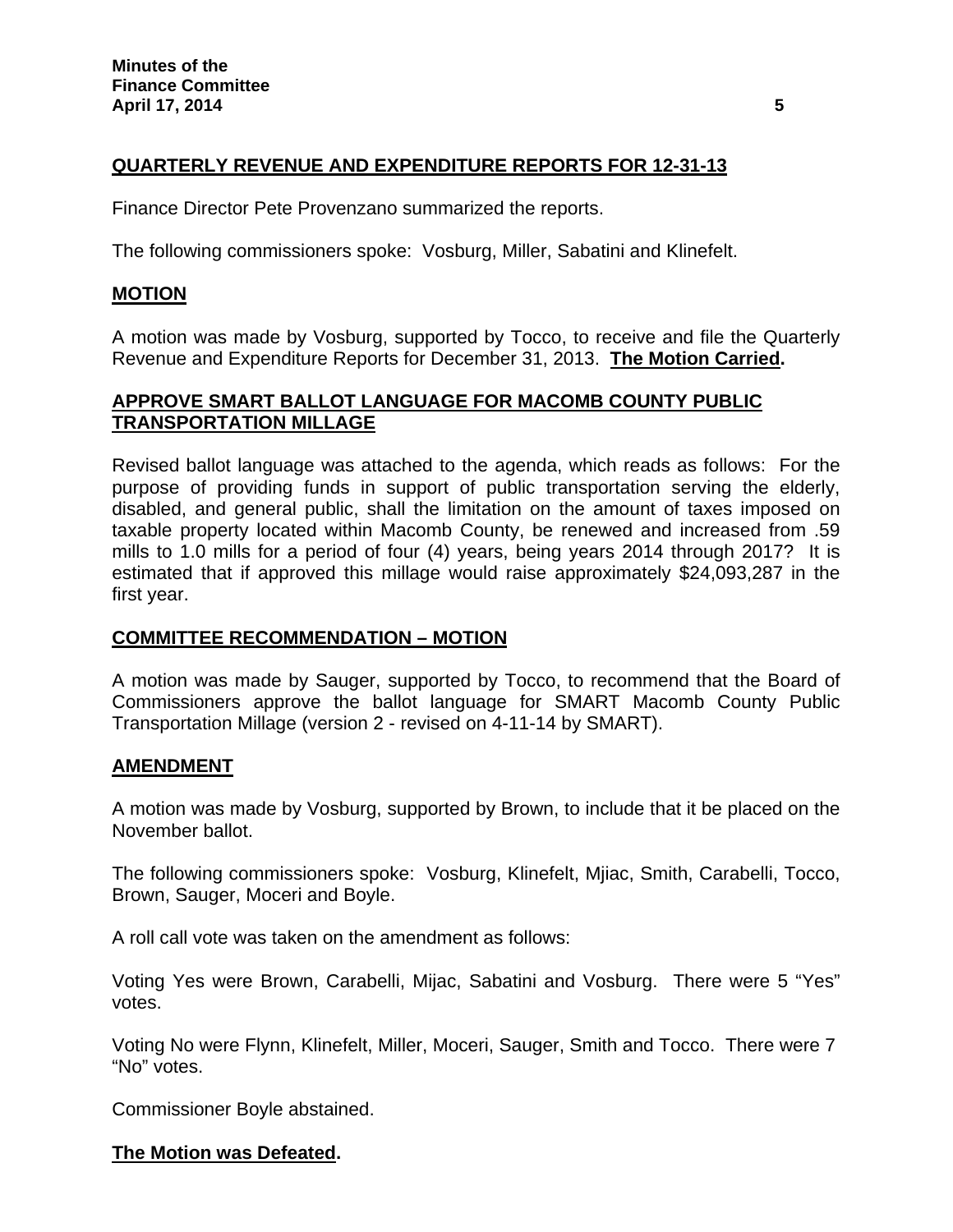## **AMENDMENT**

A motion was made by Tocco, supported by Sauger, to include that it be placed on the August ballot.

The following commissioner spoke: Mijac.

Chair Miller called for a vote on the amendment and **The Motion Carried with Brown, Carabelli, Mijac, Sabatini and Vosburg voting "No" and Boyle "abstaining."** 

A roll call vote was taken on the motion, as amended, as follows:

Voting Yes were Brown, Flynn, Klinefelt, Miller, Moceri, Sauger, Smith, Tocco and Vosburg. There were 9 "Yes" votes.

Voting No were Carabelli, Mijac and Sabatini. There were 3 "No" votes.

Commissioner Boyle abstained.

#### **THE MOTION CARRIED.**

### **ADOPT 2015-2016 COMPENSATION ORDINANCE FOR BOARD OF COMMISSIONERS**

A revised ordinance was attached to the agenda.

#### **COMMITTEE RECOMMENDATION – MOTION**

A motion was made by Tocco, supported by Flynn, to recommend that the Board of Commissioners adopt the 2015-2016 Compensation Ordinance for the Board of Commissioners.

#### **AMENDMENT**

A motion was made by Moceri, supported by Sauger, to approve compensation of \$30,746 for commissioners and \$66,595 for Board Chair.

The following commissioners spoke: Klinefelt and Carabelli.

Chair Miller called for a vote on the amendment and **The Motion Carried with Carabelli voting "No."**

#### **AMENDMENT**

A motion was made by Vosburg, supported by Smith, to approve \$73,790 for Board Chair.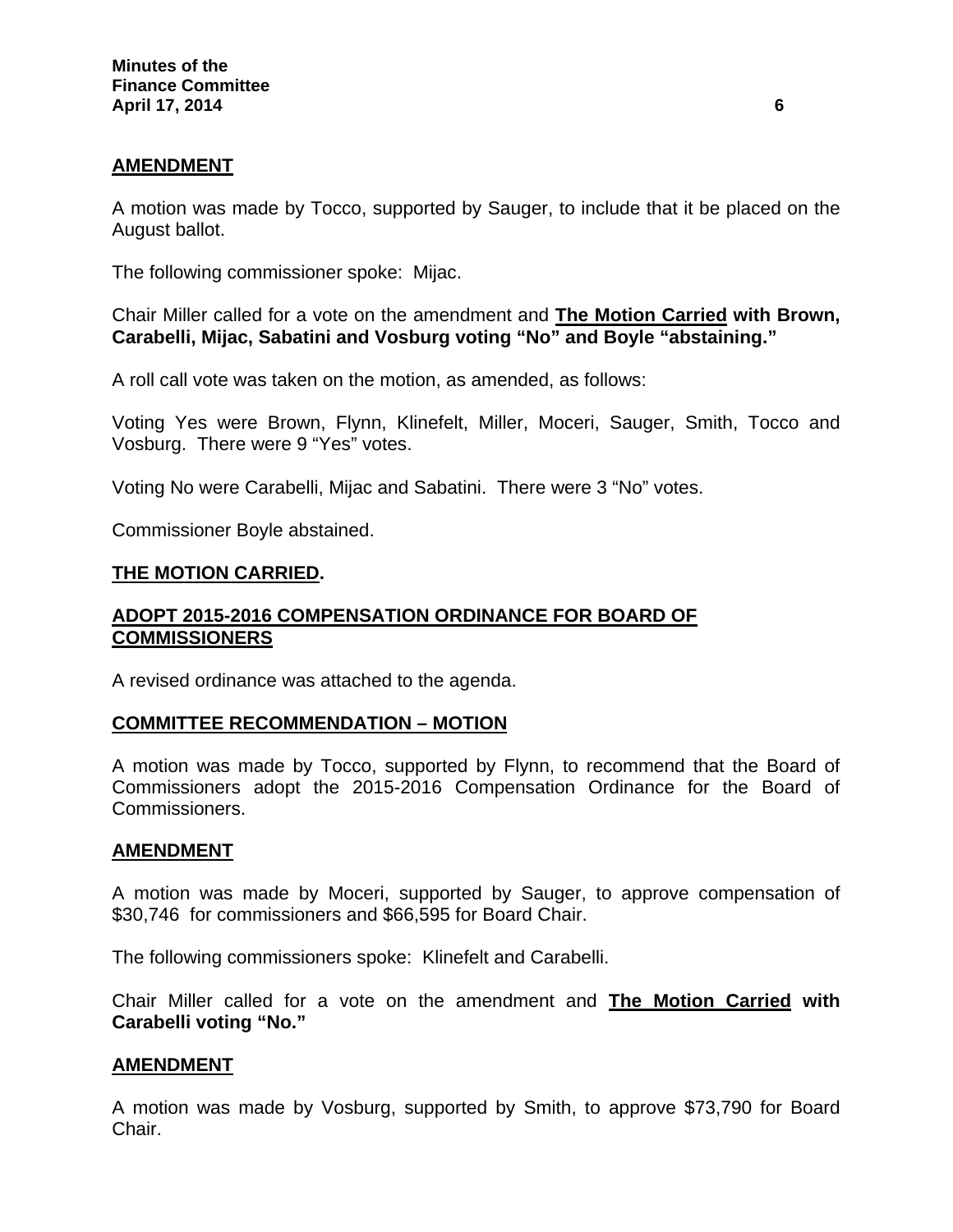The following commissioners spoke: Flynn, Vosburg, Smith, Boyle, Tocco, Carabelli and Miller.

A roll call vote was taken on the amendment, as follows:

Voting Yes were Flynn, Mijac, Sauger, Smith, Tocco and Vosburg. There were 6 "Yes" votes.

Voting No were Boyle, Brown, Carabelli, Klinefelt, Miller, Moceri and Sabatini. There were 7 "No" votes.

#### **The Motion was Defeated.**

Chair Miller called for a vote on the motion, as amended, and **THE MOTION CARRIED WITH CARABELLI VOTING "NO."** 

## **ADOPT 2015-2018 COMPENSATION ORDINANCE FOR COUNTY EXECUTIVE**

A revised ordinance was attached to the agenda.

### **COMMITTEE RECOMMENDATION – MOTION**

A motion was made by Brown, supported by Klinefelt, to recommend that the Board of Commissioners adopt the 2015-2018 Compensation Ordinance for the County Executive; further, a copy of this Board of Commissioners' action is directed to be delivered forthwith to the Office of the County Executive.

The following commissioner spoke: Smith.

Chair Miller called for a vote on the motion and **THE MOTION CARRIED WITH CARABELLI VOTING "NO."** 

### **ADOPT PROCLAMATION RECOGNIZING THE MACOMB COUNTY HERITAGE ALLIANCE (OFFERED BY VOSBURG)**

#### **COMMITTEE RECOMMENDATION – MOTION**

A motion was made by Vosburg, supported by Carabelli, to recommend that the Board of Commissioners adopt a proclamation recognizing the Macomb County Heritage Alliance. **THE MOTION CARRIED.** 

#### **CORRESPONDENCE**

No correspondence was provided.